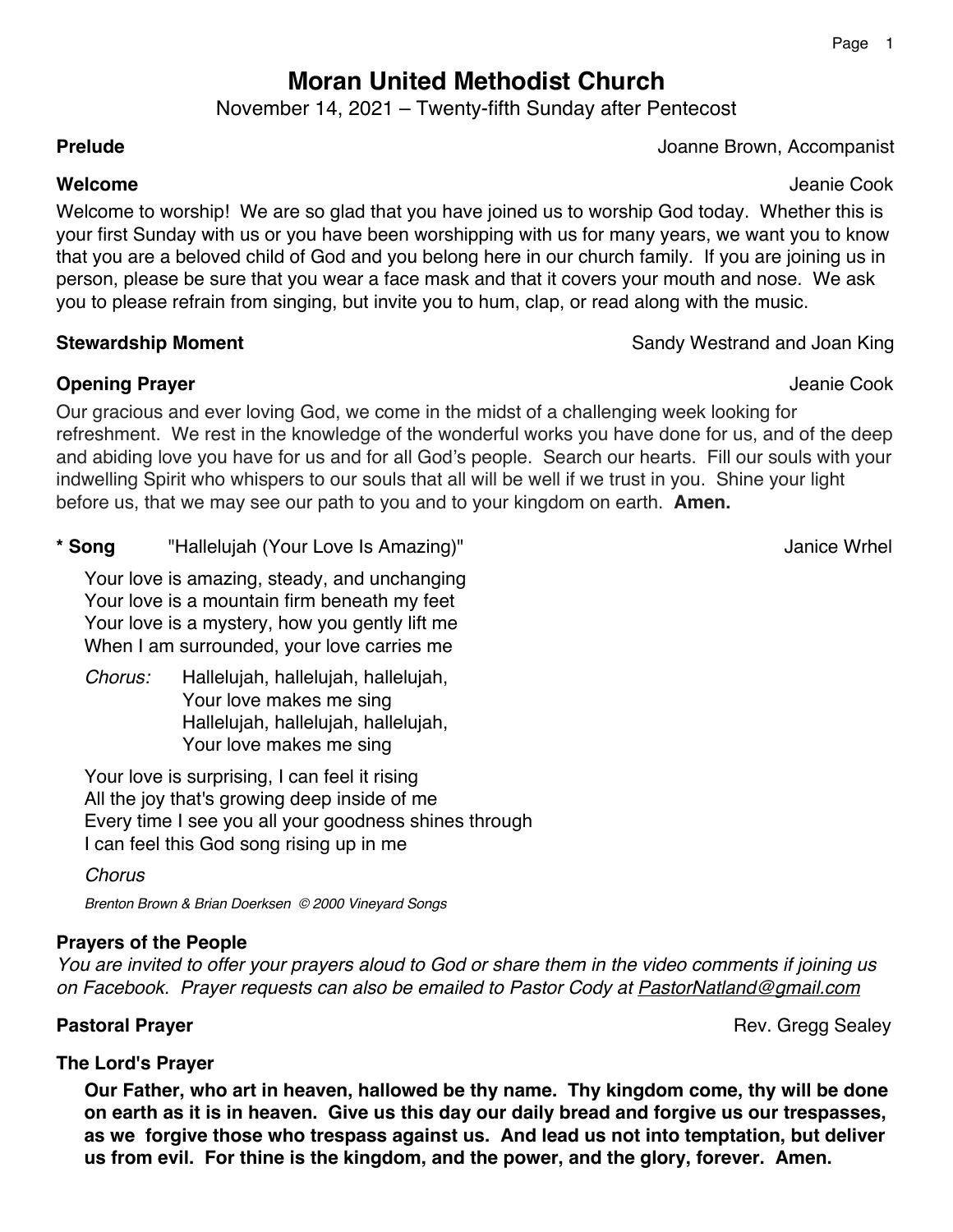#### **\* Hymn** "Amazing Grace" **Amazing Grace "** Amazing Grace" **Joanne Brown**

Amazing grace! How sweet the sound That save da wretch like me! I once was lost, but now am found; Was blind, but now I see.

> 'Twas grace that taught my heart to fear, And grace my fears relieved; How precious did that grace appear The hour I first believed.

Through many dangers, toils, and snares, I have already come; 'Tis grace hath brought me safe thus far, And grace will lead me home.

> When we've been there ten thousand years, Bright shining as the sun, We've no less days to sing God's praise Than when we'd first begun.

*John Newton © Public Domain*

#### *2 Corinthians 9:6-15 (Common English Bible)*

What I mean is this: the one who sows a small number of seeds will also reap a small crop, and the one who sows a generous amount of seeds will also reap a generous crop.

Everyone should give whatever they have decided in their heart. They shouldn't give with hesitation or because of pressure. God loves a cheerful giver. God has the power to provide you with more than enough of every kind of grace. That way, you will have everything you need always and in everything to provide more than enough for every kind of good work. As it is written, *He scattered everywhere; he gave to the needy; his righteousness remains forever.*

The one who supplies seed for planting and bread for eating will supply and multiply your seed and will increase your crop, which is righteousness. You will be made rich in every way so that you can be generous in every way. Such generosity produces thanksgiving to God through us. Your ministry of this service to God's people isn't only fully meeting their needs but it is also multiplying in many expressions of thanksgiving to God. They will give honor to God for your obedience to your confession of Christ's gospel. They will do this because this service provides evidence of your obedience, and because of your generosity in sharing with them and with everyone. They will also pray for you, and they will care deeply for you because of the outstanding grace that God has given to you. Thank God for his gift that words can't describe!

# *Matthew 14:22-33 (Common English Bible)*

Right then, Jesus made the disciples get into the boat and go ahead to the other side of the lake while he dismissed the crowds. When he sent them away, he went up onto a mountain by himself to pray. Evening came and he was alone. Meanwhile, the boat, fighting a strong headwind, was being battered by the waves and was already far away from land. Very early in the morning he came to his disciples, walking on the lake. When the disciples saw him walking on the lake, they were terrified and said, "It's a ghost!" They were so frightened they screamed.

**Scripture** Jeanie Cook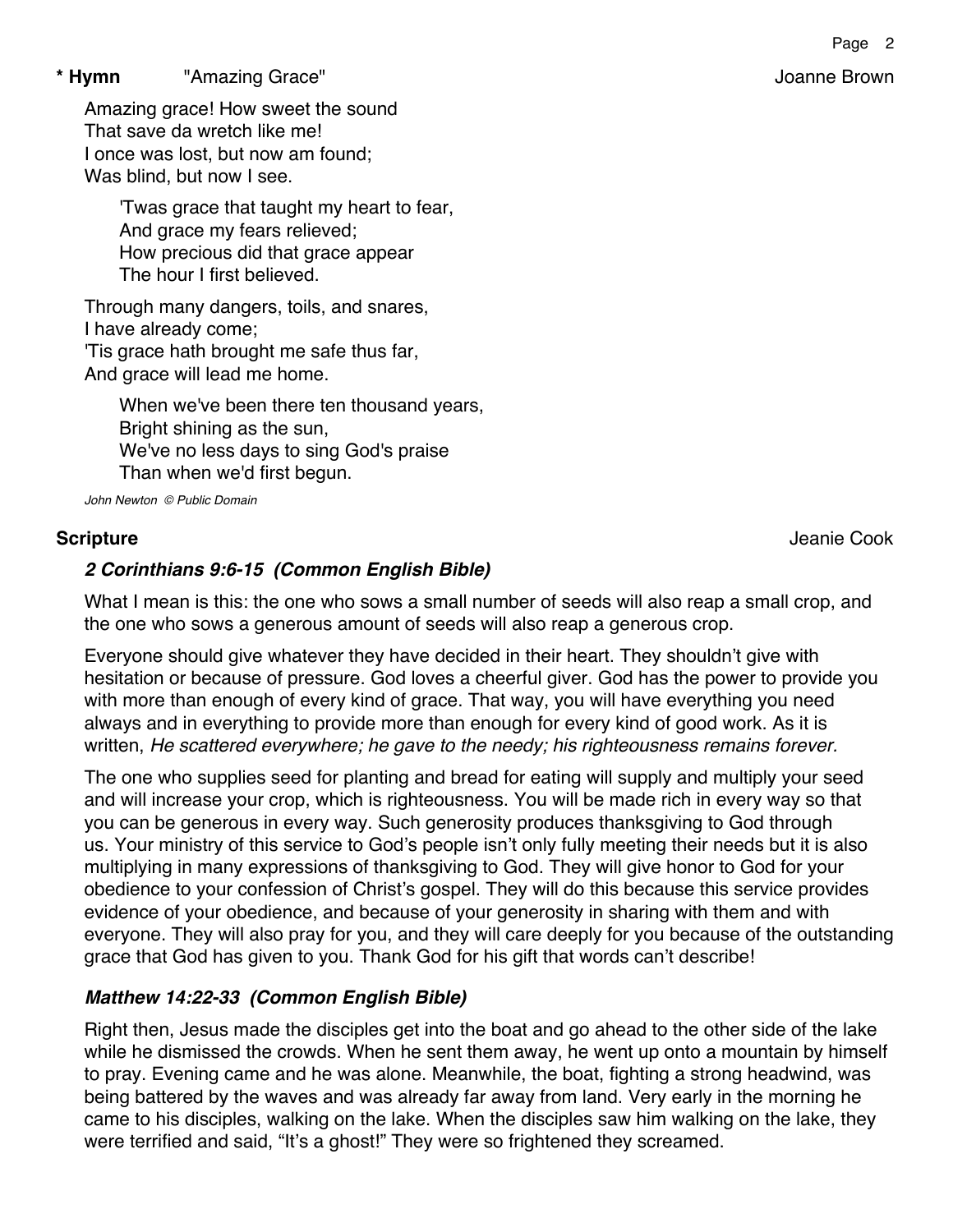Just then Jesus spoke to them, "Be encouraged! It's me. Don't be afraid."

Peter replied, "Lord, if it's you, order me to come to you on the water."

And Jesus said, "Come."

Then Peter got out of the boat and was walking on the water toward Jesus. But when Peter saw the strong wind, he became frightened. As he began to sink, he shouted, "Lord, rescue me!"

Jesus immediately reached out and grabbed him, saying, "You man of weak faith! Why did you begin to have doubts?" When they got into the boat, the wind settled down.

Then those in the boat worshipped Jesus and said, "You must be God's Son!"

- *- - -*

*Leader: This is the word of God for the people of God. Response: Thanks be to God.*

**Sermon** *Visions and Storms Compact Compact Compact Compact Compact Compact Compact Compact Compact Compact Compact Compact Compact Compact Compact Compact Compact Compact Compact Compact Compact Compact Compact Compact* 

#### **Invitation to the Offering**

*We invite you to give as God leads you to support our church and ministries as we seek to embrace, inspire, and serve, making disciples of Jesus Christ for the transformation of the world. In addition to the placing your offering plates in the Sanctuary and Fellowship Hall, we invite you to give online at www.moranumc.org/give, or mail your gift to: 3601 E 65th Ave / Spokane, WA 99223.*

**\* Hymn** "Great Is Thy Faithfulness" Janice Wrhel with Crystal and Cody Natland

Great is thy faithfulness, O God my Father; there is no shadow of turning with thee; Thou changest not, thy passions they fail not; as thou hast been, thou forever wilt be.

*Refrain:* Great is thy faithfulness! Great is thy faithfulness! Morning by morning new mercies I see; All I have needed thy hand hath provided; Great is thy faithfulness, Lord, unto me!

Summer and winter and springtime and harvest, sun, moon, and stars in their courses above Join with all nature in manifold witness to thy great faithfulness, mercy, and love.

#### *Refrain*

Pardon for sin and a peace that endureth, thine own dear presence to cheer and to guide; Strength for today and bright hope for tomorrow, blessings all mine, with ten thousand beside!

*Refrain*

*Thomas O. Chisholm and William M. Runyan © Public Domain*

#### **Benediction** Rev. Gregg Sealey

#### **Postlude** Joanne Brown

*As the service ends, we invite those seated in the Fellowship Hall to be dismissed first. Ushers will dismiss those seated in the Sanctuary by row/section. If you would like to greet one another, we invite you to gather outside on the entry patio for a time of fellowship.*

*Opening Prayer modified from Joanne Carlson Brown in "The Abingdon Worship Annual," edited by Mary J. Scifres and B.J. Beu, Copyright © Abingdon Press.*

*Permission for the use of the music in this service and livestream given by CCLI. CCLI License 1507867; CCLI Streaming License CSPL155631.*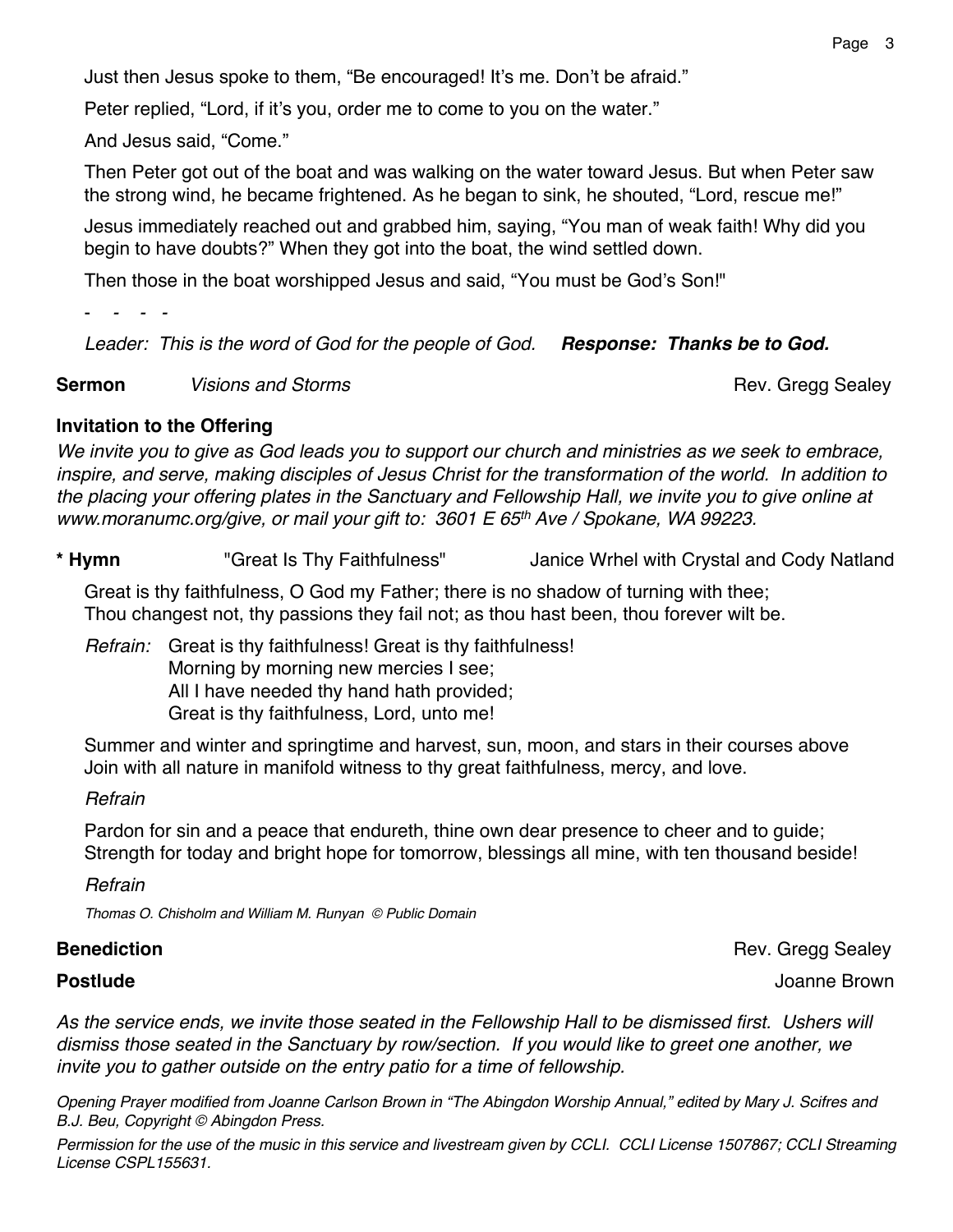### **Fellowship Time**

# *Fellowship Outdoors*

Those who are worshipping in person this morning are invited to greet and visit together outside after the worship service. Masks are optional while outdoors. We are not able to offer coffee, cookies, or other refreshments at this time. Always ask permission before you shake someone's hand or offer a hug, as everyone has different comfort levels with physical touch.

# *Virtual Coffee Hour*

Sundays at 11:30 am on Zoom

Those worshipping virtually are invited to join us on Zoom for a time of fellowship and connection immediately following the worship service.

Join by Computer/Tablet/Smartphone: https://greaternw.zoom.us/j/96460688631

Join by Phone (home phone, landline, or cell – no internet required)

+1(253) 215-8782 (Meeting ID: 964 6068 8631) +1(346) 248-7799 (Meeting ID: 964 6068 8631)

# **Weekly Worship Services**

# *Worship At Moran UMC*

Sunday Mornings at 10:30 am

We invite you to join us for worship on Sunday mornings at Moran UMC**.** Mask wearing and physical distancing will be required by all participants, regardless of vaccination status. Children's Sunday School for children in Preschool through 5<sup>th</sup> Grade is offered in the Disciples/Shepherds Room during the worship service.

# *Worship Online*

Sunday Mornings at 10:30 am

Our worship services continue to be live-streamed online for those who are unable or not yet comfortable returning to in-person services. Our worship services continue to be live-streamed online for those who are unable or not yet comfortable returning to in-person services.

# **Children's Sunday School (Preschool through 5th Grade)**

*In the Disciples/Shepherds Room at 10:30am*

**Sunday School will is currently offered during our worship service in the Disciples/Shepherds Room.** By opening the dividing wall between the two rooms, we will have plenty of space to socially distance children by families. There will be lots of windows to open, our HVAC system running, and a high-capacity air purifier. All children and adults must wear masks. When the weather is nice, we plan to spend part of our time outside. The biggest change is that for now, kids will come straight to their class instead of entering the sanctuary with the adults.

Our curriculum is *An Illustrated Earth*, which contains stories that celebrate water, plants, food, animals, and all of God's creation. We will also be including Christmas Lessons and stories throughout the Advent season.

Sunday School may look a little different, but teachers Sandy and Shawna will be there with fun lessons and crafts!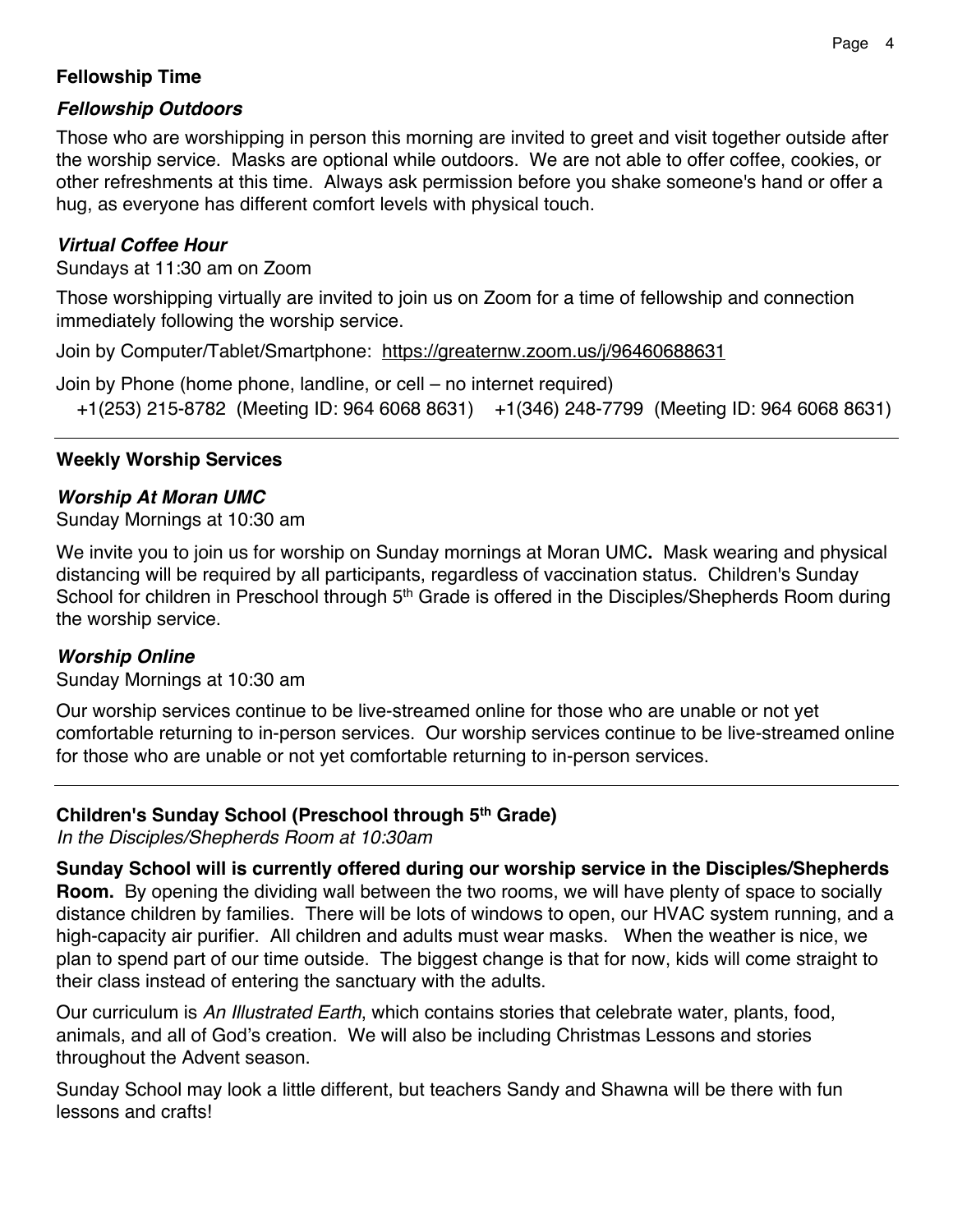#### **Charge Conference Business Meeting**

Sunday, November 14th at 5:00pm on Zoom

Our **second Charge Conference meeting,** where we will vote to approve the Pastor's Salary, Nominations Report (church leadership positions for 2022), receive the annual budget for 2022, and other business items will be held THIS EVENING - Sunday, November 14<sup>th</sup> - at 5:00pm on Zoom.

Join the Charge Conference Meeting virtually by Computer/Smartphone/Tablet: https://greaternw.zoom.us/j/5094487102

Join the Charge Conference Meeting by Phone (dial any of these numbers):

- +1 (253) 215-8782 (Meeting ID: 509 448 7102)
- +1 (346) 248-7799 (Meeting ID: 509 448 7102)

#### **Hanging Of The Greens**

Sunday, Nov. 21st – Saturday, Nov. 27th

In the upcoming Advent season, we want to continue our long tradition of "Hanging of the Greens," which means decorating our church for the Advent and Christmas seasons. For the safety of our church family and friends during the lingering pandemic, we tried to think of ways to decorate in smaller groups of family, small groups, and various committees over a week's time frame. We have created a list of areas that you personally or as a group or committee might undertake. Jacque Davis will keep this list in the office. Choose an area that interests you and then call the church office at 448-7102 or sign up on Sunday morning to schedule when you'd like to decorate between Sunday afternoon, Nov. 21<sup>st</sup> and Saturday morning, Nov. 27<sup>th</sup>. The first Sunday of Advent is Nov. 28th. The items such as trees, garland, wall hangings, etc. will be staged downstairs for your convenience. HOPE, PEACE, JOY, and LOVE to all!

You can call the church office or check the sign-up list in the Fellowship Hall to find out what decorating opportunities/needs are still available.

# **Weekday Morning Prayer Group** -- Weekdays at 9am on Zoom

We meet on Monday through Friday mornings for prayer, scripture, and a short meditation. Join Morning Prayer by Computer/Smartphone/Tablet: https://greaternw.zoom.us/j/349727648 Connect via Phone (home phone, landline, cell phone):

+1 (253) 215-8782 (Meeting ID: 349 727 648) +1 (346) 248-7799 (Meeting ID: 349 727 648)

#### **Monday Vespers and Holy Communion** -- Mondays at 6:30pm

Connect via Facebook Live: www.facebook.com/moranchurch

Connect via Zoom (computer/tablet/smartphone: https://greaternw.zoom.us/j/97155799598

Connect via Phone (home phone, landline, cell phone):

+1 (253) 215-8782 (Meeting ID: 971 5579 9598) +1 (346) 248 7799 (Meeting ID: 971 5579 9598)

**Pub Theology** -- Tuesdays at 6pm on Zoom

Join by Computer/Smartphone/Tablet: https://greaternw.zoom.us/j/794159957

Connect via Phone (home phone, landline, cell phone): +1 (253) 215-8782 (Meeting ID: 794 159 957) +1 (346) 248-7799 (Meeting ID: 794 159 957)